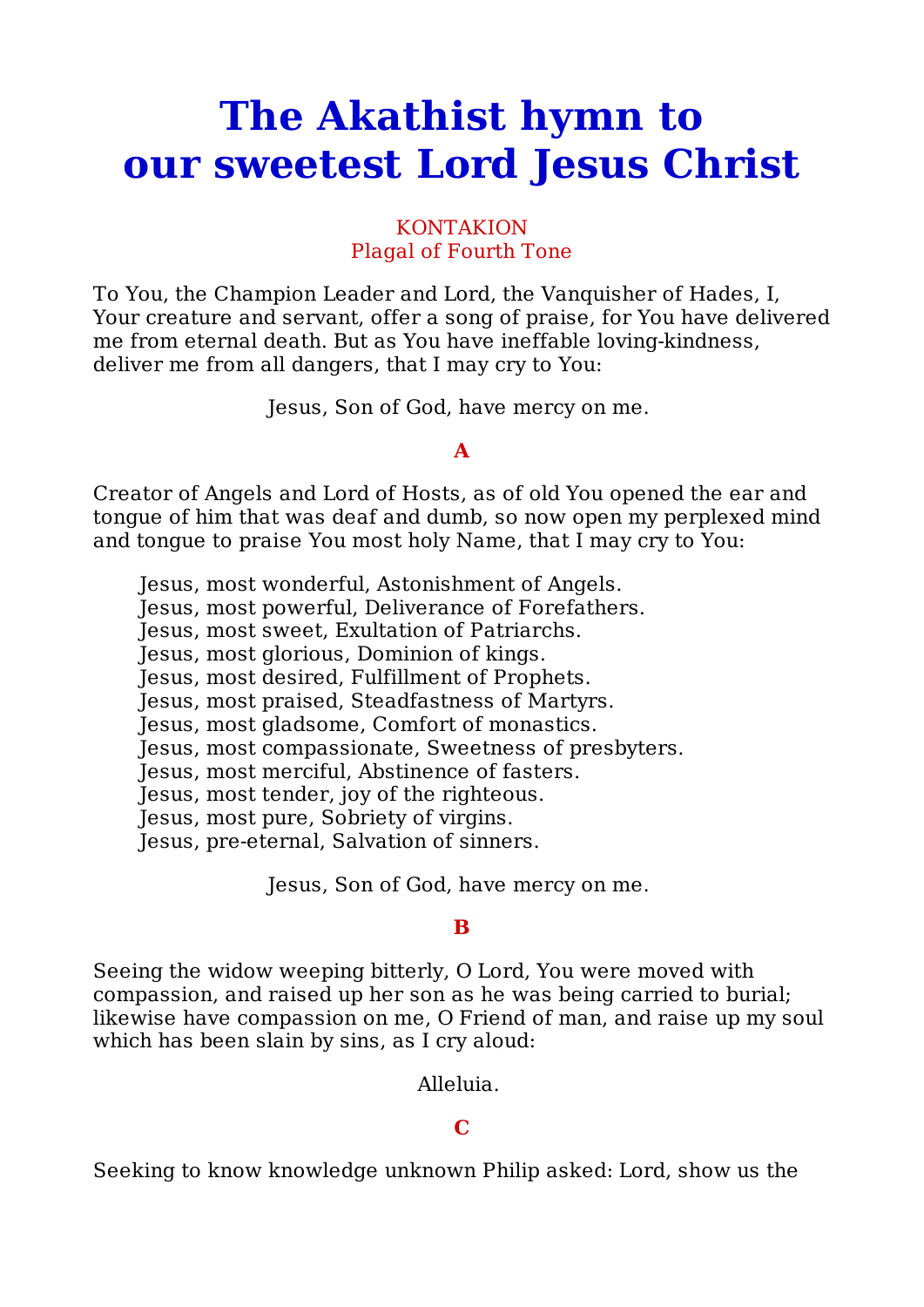Father; and You answered him: Have I been with you so long, and yet you have not known that I am in the Father, and the Father in Me? Therefore, O Unsearchable One, with fear I cry to You:

Jesus, God before the ages. Jesus, King almighty. Jesus, Master long-suffering. Jesus, Saviour most merciful. Jesus, my Guardian most kind. Jesus, be gracious unto my sins. Jesus, take away my iniquities. Jesus, pardon my unrighteousness. Jesus, my Hope, forsake me not. Jesus, my Helper, reject me not. Jesus, my Creator, forget me not. Jesus, my Shepherd, lose me not.

Jesus, Son of God, have mercy on me.

## **D**

You endued with power from on high Your Apostles who tarried in Jerusalem, O Jesus. Clothe also me also, who am stripped bare of every good work, with the warmth of You Holy Spirit, and grant that with love I may chant to You:

Alleluia.

## **E**

In the abundance of Your mercy, O compassionate Jesus, You have called publicans and sinners and unbelievers. Now despise not me who am like them, but accept this hymn as precious myrrh:

Jesus, invincible Power.

Jesus, unending Mercy.

Jesus, radiant Beauty.

Jesus, unspeakable Love.

Jesus, Son of the living God.

Jesus, have mercy on me, a sinner.

Jesus, hear me who was conceived in iniquity.

Jesus, cleanse me who was born in sin.

Jesus, teach me who am foolish.

Jesus, enlighten me who am darkened.

Jesus, purify me who am defiled.

Jesus, restore me, the prodigal.

Jesus, Son of God, have mercy on me.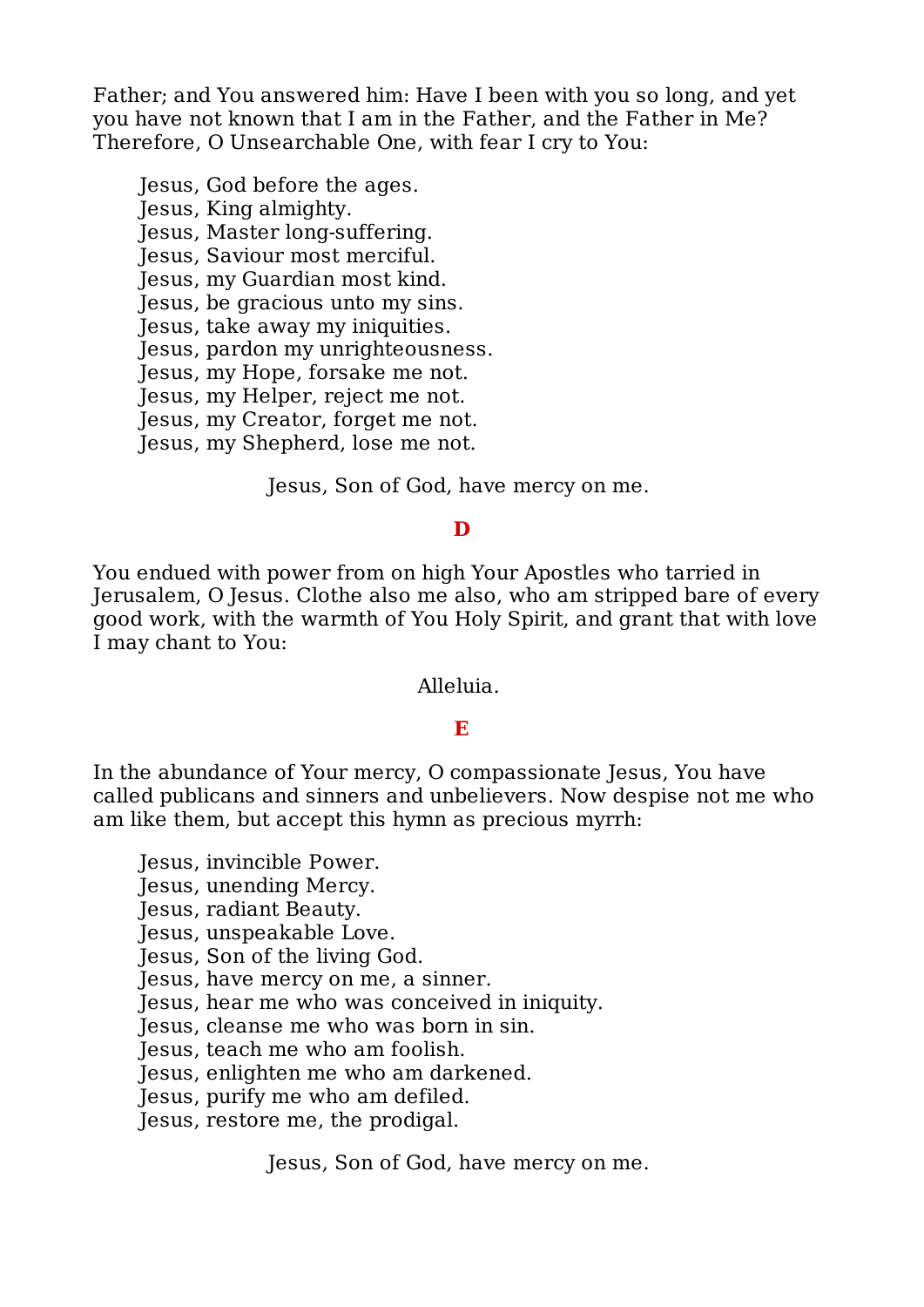Having a tempest of doubting thoughts within, Peter was sinking. But beholding You, O Jesus, bearing flesh and walking on the waters, he knew You to be the true God; and receiving the hand of salvation, he cried:

#### Alleluia.

#### **G**

When the blind man heard You, O Lord, passing by, he cried: Jesus, Son of David, have mercy on me! And You called him and open his eyes. Therefore, by Your mercy enlighten the spiritual eyes of my heart as I cry to You and say:

Jesus, Creator of those on high.

Jesus, Redeemer of those below.

Jesus, Vanquisher of the nethermost powers.

Jesus, Adorner of every creature.

Jesus, Comforter of my soul.

Jesus, Enlightener of my mind.

Jesus, Gladness of my heart.

Jesus, Health of my body.

Jesus, my Saviour, save me.

Jesus, my Light, enlighten me.

Jesus, from all torment deliver me.

Jesus, save me who am unworthy.

Jesus, Son of God, have mercy on me.

#### **H**

As of old You redeemed us from the curse of the law by You divinely shed blood, O Jesus, likewise rescue us from the snares that the serpent has entangled us through the passions of the flesh, through lustful incitement and perilous lethargy, as we cry to You:

Alleluia.

## **I**

Beholding in human form Him Who by His hand fashioned man, and understanding Him to be their Master, the children of the Hebrews hurried with boughs to do homage, crying: Hosanna! But we offer You a hymn of praise, saying:

Jesus, true God. Jesus, Son of David.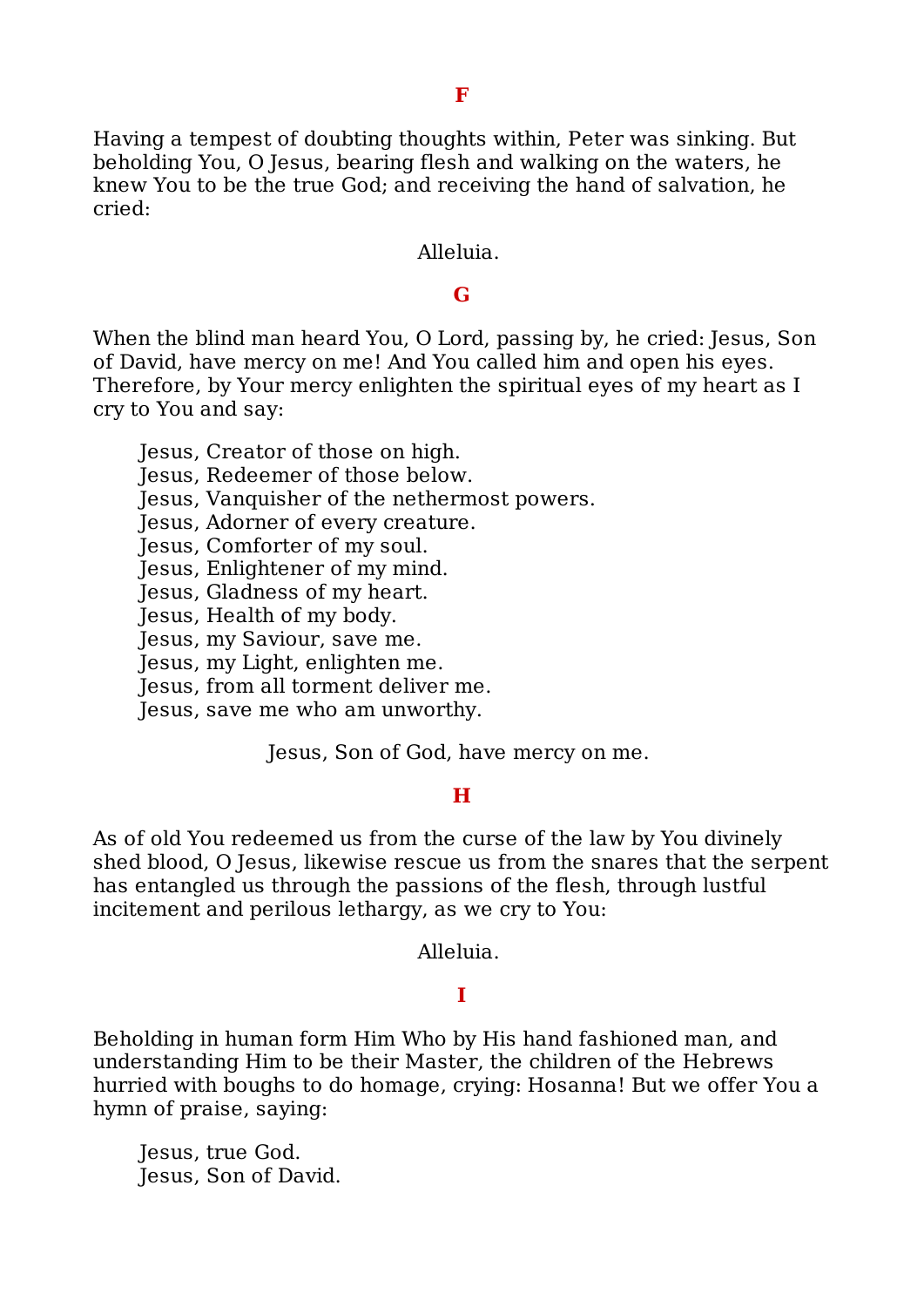Jesus, glorious King. Jesus, innocent Lamb. Jesus, Shepherd most marvellous. Jesus, Protector of mine infancy. Jesus, Guide of my youth. Jesus, Boast of mine old age. Jesus, my Hope at death. Jesus, my Life after death. Jesus, my Comfort at Your judgment. Jesus, my Desire, let me not then be ashamed.

Jesus, Son of God, have mercy on me.

## **J**

Fulfilling the words and proclamations of the God-bearing Prophets, O Jesus, You appeared on earth, and You Who are uncontainable dwelled among men. Therefore, being healed by Your wounds, we learned to chant:

Alleluia.

## **K**

When the light of Your truth shone in the world, devilish delusion was driven away; for the idols, O our Saviour, have fallen, unable to endure Your power. But we who have received salvation cry to You:

- Jesus, Truth dispelling falsehood.
- Jesus, Light transcending every light.
- Jesus, King surpassing all in strength.
- Jesus, God constant in mercy.
- Jesus, Bread of life, fill me who am hungry.
- Jesus, Well-spring of knowledge, refresh me who am thirsty.
- Jesus, Garment of gladness, clothe me who am naked.
- Jesus, Haven of joy, shelter me who am unworthy.
- Jesus, Giver to those who ask, grant me mourning for my sins.
- Jesus, Finder of those who seek, find my soul.
- Jesus, Opener to those who knock, open my hardened heart.
- Jesus, Redeemer of sinners, wash away my sins.

Jesus, Son of God, have mercy on me.

## **L**

Desiring to unveil the mystery hidden from all ages, You were led as a sheep to the slaughter, O Jesus, and as a voiceless lamb before its shearer. But as God, You rose from the dead and ascended with glory to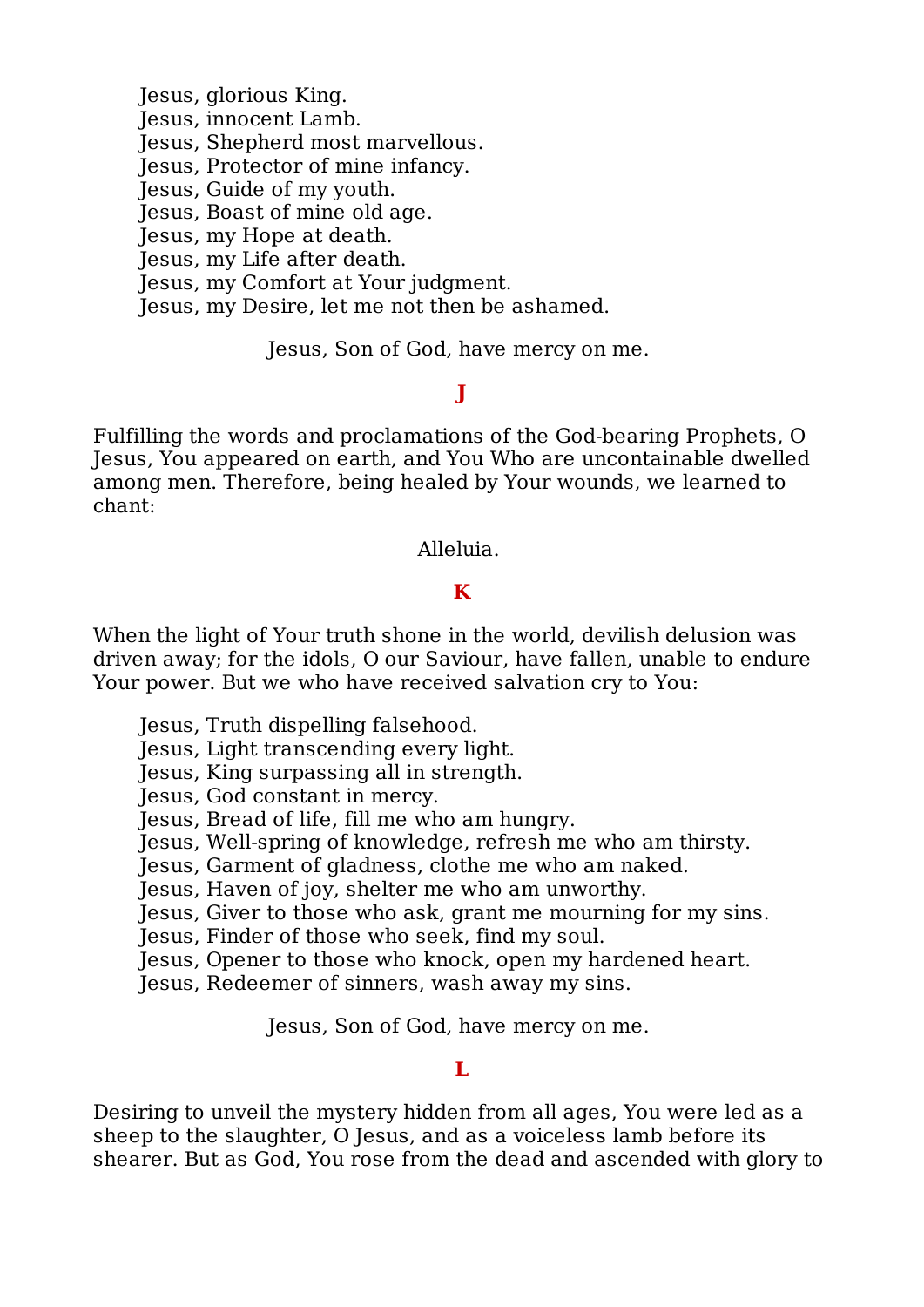Heaven, and together with Yourself, raise us up who cry:

Alleluia.

# **M**

New was the creation which the Creator revealed to us when He appeared, for without seed He took flesh of a Virgin and rose from the tomb without breaking the seal of either, and bodily entered to the Apostles whilst the doors were shut. Therefore, marvelling at this we chant:

Jesus, Word uncontainable.

Jesus, Intelligence unfathomed.

Jesus, Power incomprehensible.

Jesus, Wisdom immeasurable.

Jesus, Divinity undepictable.

Jesus, Dominion unbounded.

Jesus, Kingdom invincible.

Jesus, Sovereignty unending.

Jesus, Strength sublime.

Jesus, Authority everlasting.

Jesus, my Creator, fashion me anew.

Jesus, my Saviour, save me.

Jesus, Son of God, have mercy on me.

## **N**

Seeing the strange Incarnation of God, let us alienate ourselves from this vain world and raise our mind to things divine. To this end God descended to earth, that He might raise to Heaven us who cry to Him:

Alleluia.

## **O**

Wholly present with those below, yet in no way separated from those above, was the Uncircumscribed One, when of His own will He suffered for us; by His death, our death He put to death, and by His Resurrection, He granted life to us who chant to Him such words as these:

Jesus, Sweetness of my heart.

Jesus, Strength of my body.

Jesus, Light of my soul.

Jesus, Liveliness of my mind.

Jesus, Gladness of my conscience.

Jesus, Hope unexcelled.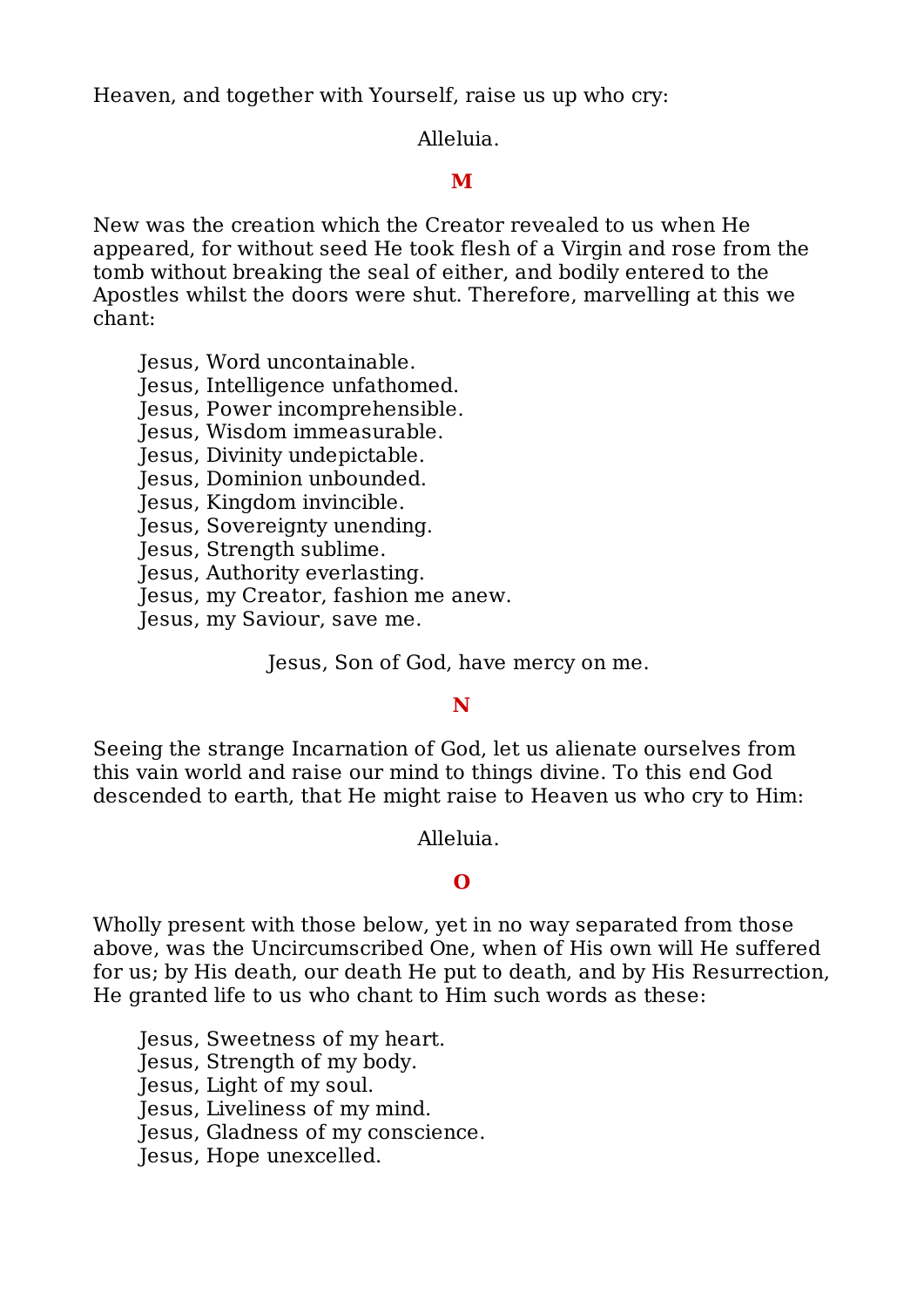Jesus, Remembrance everlasting. Jesus, Praise most exalted. Jesus, my Glory most sublime. Jesus, my Desire, reject me not. Jesus, my Shepherd, seek me out. Jesus, my Saviour, save me.

Jesus, Son of God, have mercy on me.

#### **P**

All the orders of Angels in Heaven unceasingly glorify Your most holy Name, O

Jesus, crying: Holy, Holy, Holy! But we sinners on earth, with our tongues of clay, chant:

Alleluia.

# **Q**

We behold the most eloquent orators mute as fish before You, O Jesus our Saviour, for they are at a loss to explain how You are both perfect man and immutable God. But as for us, marvelling at this mystery, we cry with faith:

Jesus, God of gods.

Jesus, King of kings.

Jesus, Lord of lords.

Jesus, judge of the living and the dead.

Jesus, Hope of the despairing.

Jesus, Comfort of the mourning.

Jesus, Provision of the poor.

Jesus, condemn me not according to my deeds.

Jesus, cleanse me according to Your mercy.

Jesus, dispel my despondency.

Jesus, enlighten the thoughts of my heart.

Jesus, make me ever mindful of death.

Jesus. Son of God, have mercy on me.

## **R**

Wishing to save the world, O Dayspring of the Orient, You came to the dark Occident of our nature and humbled Yourself even to death. Therefore, Your Name is exalted above every name, and from all created beings of Heaven and earth, You heard:

Alleluia.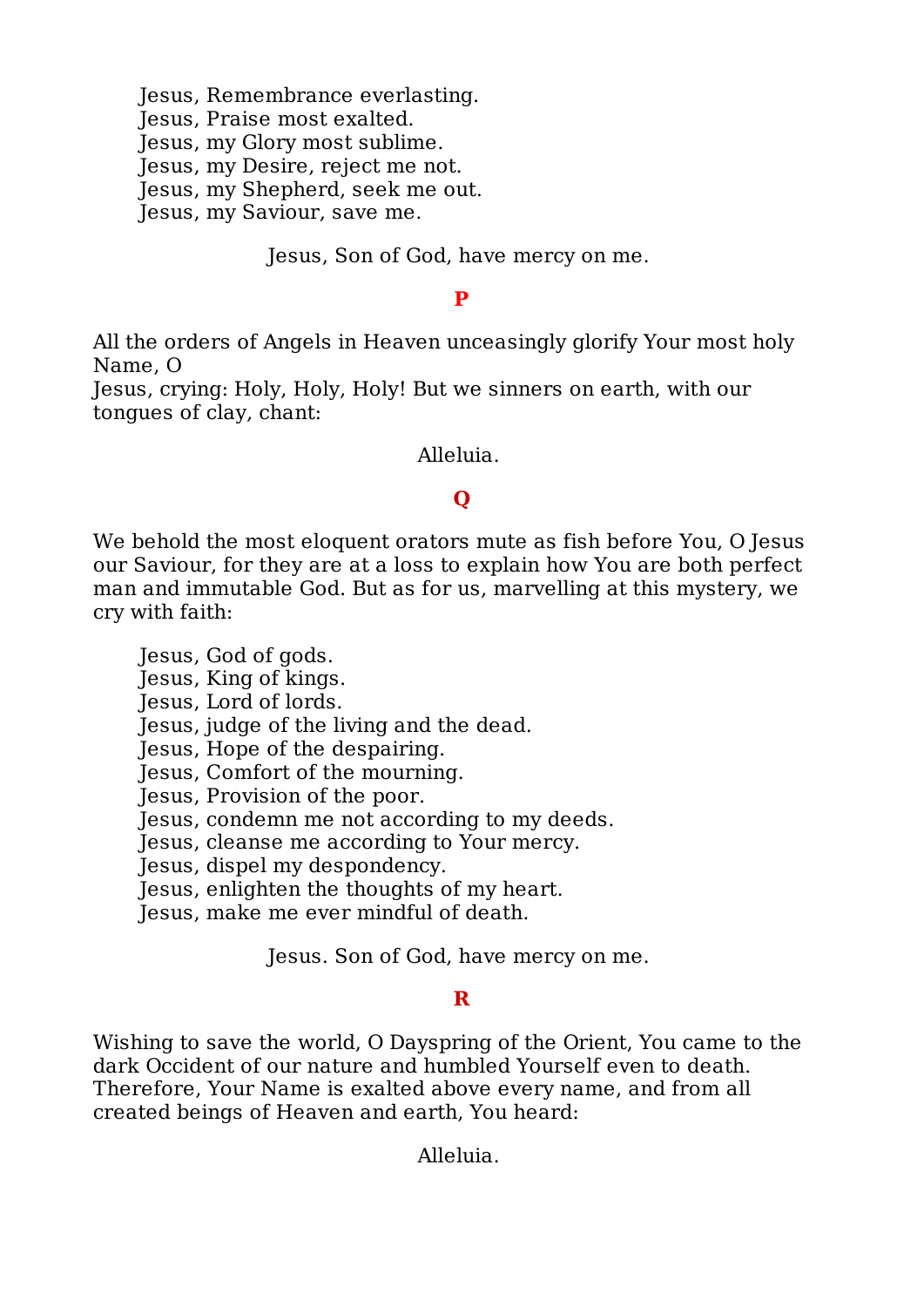Make Your holy Angels a rampart for us, O Christ, Father of the age to come, and cleanse us from every stain, as You cleansed the ten lepers; and heal us, as Your healed the covetous soul of Zacchaeus the publican, that we may cry to You with compunction and say:

Jesus, Treasure unfailing.

Jesus, Wealth inexpendable.

Jesus, Food most substantial.

Jesus, Drink inexhaustible.

Jesus, Raiment of the poor.

Jesus, Defender of widows.

Jesus, Protector of orphans.

Jesus, Champion of those in hardships.

Jesus, Companion of those who journey.

Jesus, Pilot of voyagers.

Jesus, Calm Haven of the tempest-tossed.

Jesus, raise me who am fallen.

Jesus, Son of God, have mercy on me.

#### **T**

A most contrite hymn do I, the unworthy one, offer You, and like the Canaanite woman, I cry to You: O Jesus, have mercy on me! For not a daughter, but a flesh have I which is violently possessed by the passions and troubled with anger. Grant healing to me, who cries aloud to You:

Alleluia.

#### **U**

You, the brilliant Beacon-light shining to those in the darkness of ignorance, did Paul once persecute; but, illumined by Your light and perceiving the power of Your divinely wise voice, the fury of his soul was eased. In like manner, enlighten the eyes of my darkened soul as I cry such things as these:

Jesus, my King supremely powerful.

Jesus, my God omnipotent.

Jesus, my Lord immortal.

Jesus, my Creator most glorious.

Jesus, my Guide supreme in goodness.

Jesus, my Shepherd most compassionate.

Jesus, my Master rich in mercy.

Jesus, my Saviour, Friend of man.

Jesus, enlighten my senses, darkened by passions.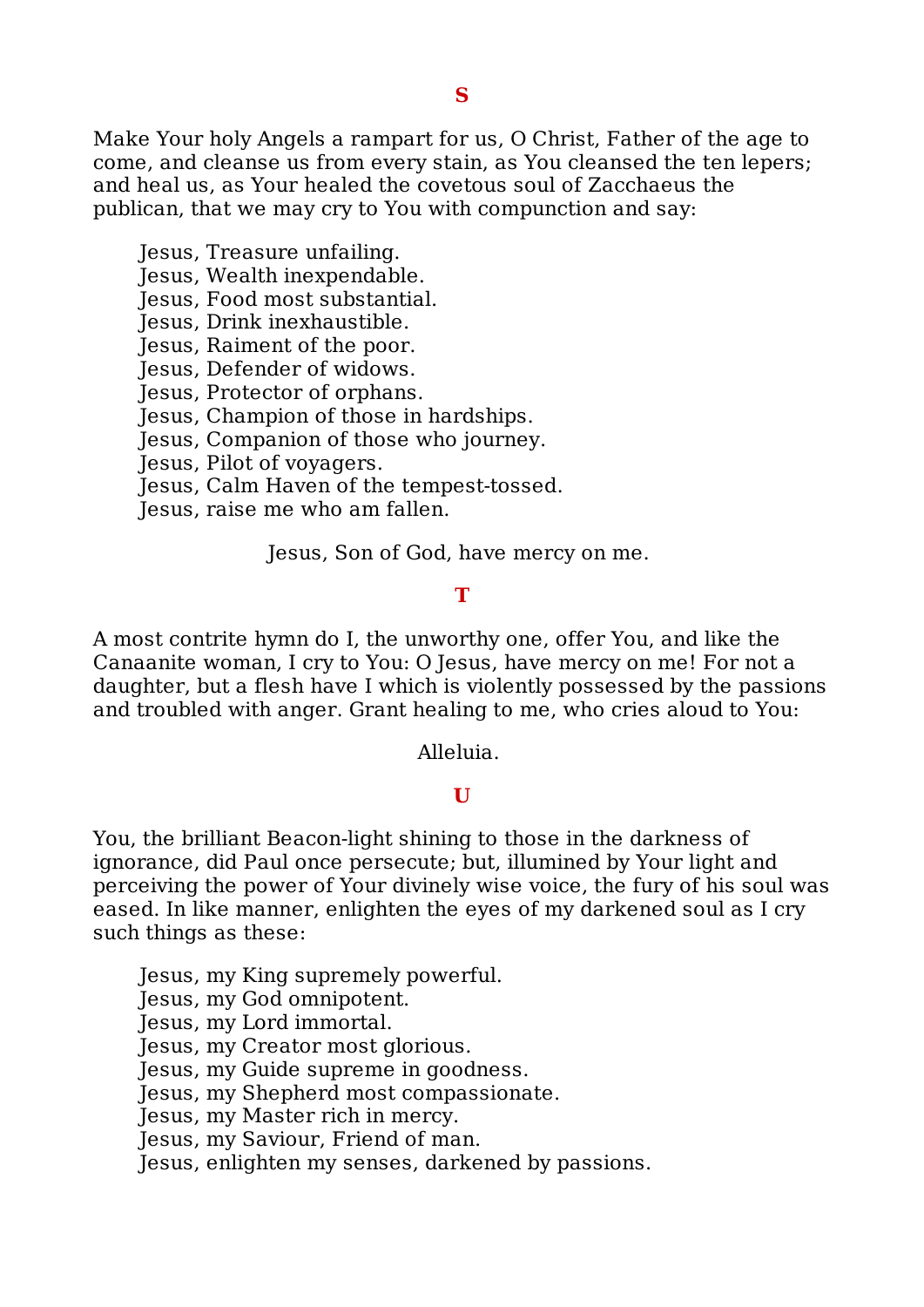Jesus, heal my body, wounded by sins. Jesus, cleanse my mind from vain thoughts. Jesus, preserve my heart from evil desires.

Jesus, Son of God, have mercy on me.

#### **V**

Grant me Your grace, O Jesus, Forgiver of every debt, and receive me who repents, as You received Peter who denied You; and call me who am downcast, as of old You called Paul who persecuted You; and hear me as I cry to You:

Alleluia.

## **W**

Whilst hymning Your Incarnation, we all praise You, and with Thomas we believe that You are our Lord and God, Who sits with the Father, and shall come to judge the living and the dead. Grant that I may then stand at Your right hand, who now cry:

- Jesus, King of peace, bestow Your peace upon me.
- Jesus, sweet-scented Flower, make me fragrant.
- Jesus, longed for Warmth, warm me.
- Jesus, eternal Temple, shelter me.
- Jesus, splendid Garment, adorn me.
- Jesus, Pearl of great price, enrich me.
- Jesus, precious Stone, illumine me.
- Jesus, Sun of Righteousness, shine on me.
- Jesus, holy Light, make me radiant.
- Jesus, deliver me from infirmity of soul and body.
- Jesus, rescue me from the hands of the adversary.
- Jesus, save me from the everlasting torments.

Jesus, Son of God, have mercy on me.

## **X**

O most sweet and tender-loving Jesus, receive this our small supplication, as You received the widow's mite; and preserve Your inheritance from all enemies, visible and invisible, from invasion of aliens, from disease and famine, from all tribulations and mortal wounds, and deliver from future torments all who cry to You:

Alleluia.

## KONTAKION Plagal of Fourth Tone